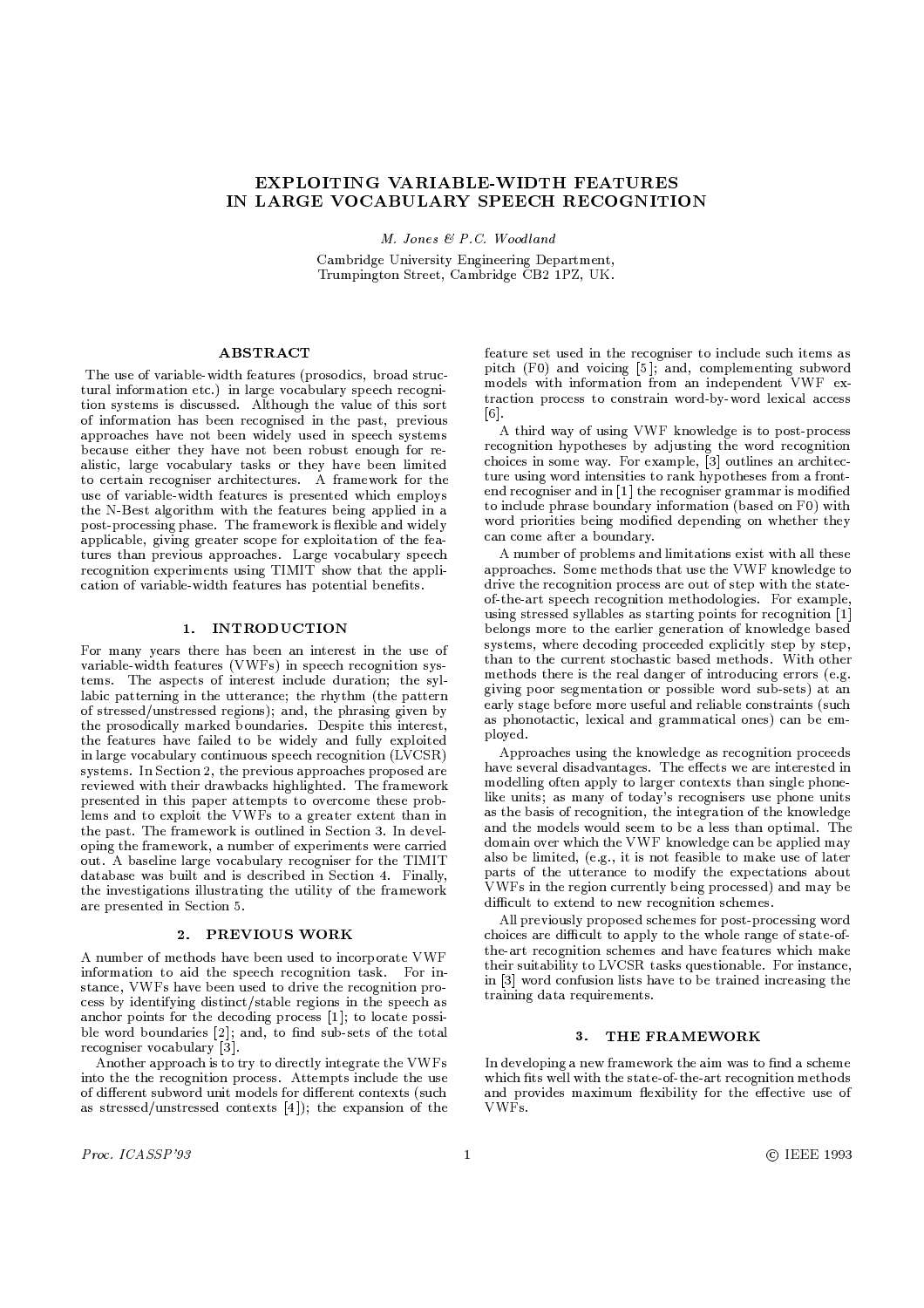#### 3.1. N-Best Algorithm

In speech recognisers using Viterbi decoding the (single) most likely utterance transcription is produced. By contrast N-Best decoding algorithms generate the N most likely hypotheses. The sentence hypotheses are found in order of decreasing likelihood and each has a likelihood score associated with it.

An approximate, but computationally efficient N-Best algorithm, the word-dependent N-Best [7], has been implemented for a Hidden Markov Model (HMM) based recogniser. The HTK portable HMM toolkit was used as the basis of this recogniser [8]. For the framework to be useful, it is necessary to compute both the subword unit as well as the word segmentation. If the sub-word segmentation is not generated by the front-end recogniser, it is possible to find it by carrying out a second pass forced recognition using the word segmentation. Although we have used one particular form of HMM recogniser, the N-Best scheme can be applied to a range of state-of-the-art architectures.

## 3.2. Applying Variable-Width Features

The features are applied by looking for mismatches between the extracted VWFs and the features which would be expected for a given sentence hypothesis. Table 1 gives an example, with two possible sentence hypotheses for an utterance, along with their syllabic patterns. The utterance<br>is "I want to go to Birmingham"; hypothesis 2 is the correct transcription, but the top hypothesis replaces "Birmingham" with "Brighton" (one less syllable).

For each transcription and each type of VWF (e.g., durational constraint, syllabic or stress patterns) a mismatch score is computed and combined with the initial front-end recogniser transcription likelihood score. The new overall score is used to reorder the N-Best list.

### 3.3. Framework Flexibility

There is a great deal of flexibility in terms of the way in which the knowledge can be applied using the framework. Mismatch scores can be calculated across an entire sentence hypothesis; alternatively, the match constraints can be relaxed: e.g., penalising a hypothesis if no variable-width feature is recognised at a point where, given the word segmentation, at least one would be expected. Features which have in previous work been used in higher level processes, can assist in penalising incorrect transcriptions: e.g., if a phrase boundary mark is found to coincide with the middle of a word in a sentence hypothesis, that hypothesis can be made less likely.

Using the knowledge in the proposed framework means that there is also flexibility in terms of how the variablewidth features are extracted. It is not only possible to extract the features independently of the word recogniser output and then to match these against the each of the N-Best hypotheses but also to use the segmentation given by

|                       | Transcription                |  |
|-----------------------|------------------------------|--|
| Syllabic Pattern:     | $S-SS-S-S-S-S-S$ .           |  |
|                       | i-want-to-go-to-berm-ing-ahm |  |
| Hypothesis 1 Pattern: |                              |  |
|                       | i-want-to-go-to-brai-ton     |  |
| Hypothesis 2 Pattern: | $S-SS-S-S-S-S-S$ .           |  |
|                       | i-want-to-go-to-berm-ing-ahm |  |

Table 1. Syllabic patterns for utterance and 2-best hypotheses. "S" Syllable Nucleus; "-" non nucleus segment. Mismatch between hypothesis 1 and utterance pattern.

the recogniser to assist in the feature recognition process. For instance, instead of attempting to detect stressed regions in an unconstrained way across the entire utterance. the extraction process can examine syllable sized regions using the segmentation information from the recogniser. As much other work in the past has shown, extraction of features such as stressing is a difficult task: using the segmentation is one way in which our ongoing work will evolve, as we believe that it will improve the robustness and reliability of the extraction process.

As entire sentence hypotheses are available before the knowledge is applied it is possible to make use of the features in ways which are not possible in other schemes. The expected feature patterns for a string can be determined using the sentence hypothesis (e.g., a method for predicting intonational boundaries from sentence texts is described in [9]) and the result of such an analysis scored against the actual boundaries found in the speech. Durational modelling is another area which can benefit from having the entire sentence hypothesis available. Although it is possible to model a variety of durational constraints within the front-end recogniser itself, it is not easy to take account of *relative* changes in duration caused for example by different speaking rates. Such sophistications are made possible in the post-processing scheme as all unit durations can be derived and the number of units making up the utterance is known. Using this information, a measure of the speaking rate could be found and the durational models used in rescoring adjusted appropriately.

Approaches which attempt to use the VWFs to drive the recognition process can place too much emphasis on the uncertain VWFs; in other approaches (e.g.,  $[4]$ ), the features seem to have too little impact. The N-Best scheme enables the emphasis to be adjusted in a formal way: the final order of the of the hypotheses can be a function of the different scores available, that is, of the front-end recogniser score for the hypothesis and the scores from applying various VWFs and the weights given to each score can be determined automatically [10].

Therefore, the proposed scheme is applicable to stateof-the-art recognisers and allows a great deal of flexibility in terms of the use of the features. Different features can be applied and extracted in different ways with their contribution to the overall ranking of hypotheses being made relative to other sources of knowledge.

### 4. EXPERIMENTAL SETUP

To test the application of the VWFs a number of large vocabulary speech recognition experiments have been performed. These experiments used the TIMIT database as it has a wide coverage of sentence patterns. In order to make the investigations more manageable, the total vocabulary was reduced. It was found that a good coverage of utterances can still be achieved even if the full vocabulary is substantially reduced from the total of 6229 words. For example, 2373 words account for all the test set utterances and just 600 words account for the 3150  $sx$  type test utterances. From this analysis, a sub-set database was produced with a vocabulary of 1794 words and 450 different sentences (with multiple utterances from different speakers of each sentence). The new database was divided in a similar fashion to [11]: two thirds of all the speakers were placed in the train set and the remainder made up the test set (no speaker occurred in both the test and train sets).

A baseline speaker independent (continuous speech) HMM-based word recogniser was produced and used to pro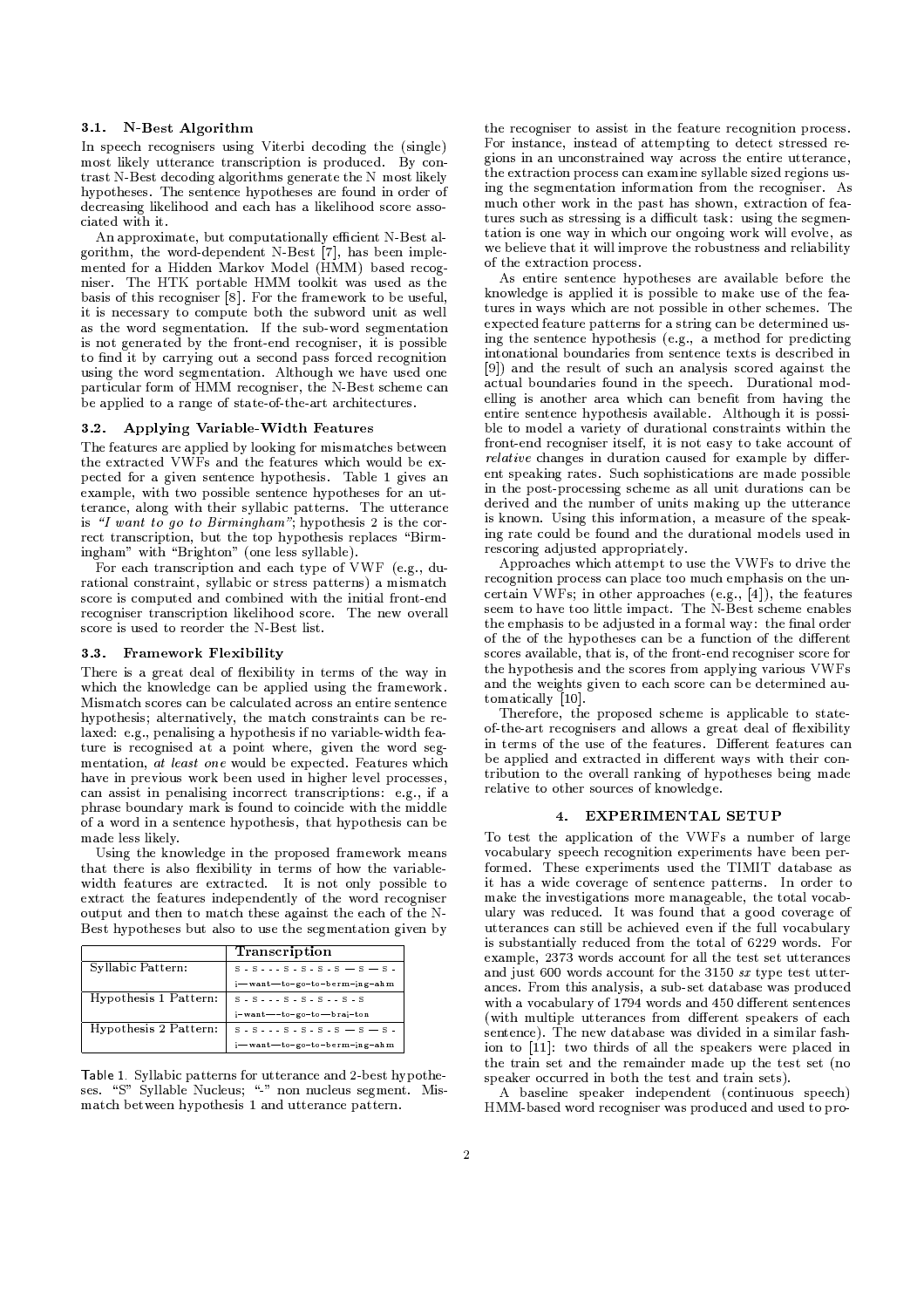cess the test set sentences. A number of versions were built. Initially, 48 (10 mixture) HMM monophones, trained on the original TIMIT training set, were used. Word models were built using the pronunciations given in the TIMIT lexicon supplied with the database. The word error rate (w.err) of this version was  $86.03\%$  (no grammar). In the second version, the closure and release portions of stop phones were not modelled separately: compound stop models were produced. The pronunciation dictionary was also improved by using simple allophonic rules. These changes<br>improved the performance to 83.01% w.err. The third version of the system (w.err of 75.75%) used the same model set/pronunciations as the second but the models were retrained using phone-level transcriptions generated from the pronunciation lexicon. Finally a word-pair grammar (test set perplexity of 36) was added: this version had an error rate of 16.75% (word level) and 33% (sentence level).

The N-Best recogniser was used to generate 150 transcriptions for each of the utterances. Correct sentence transcriptions below the top of the N-Best list occurred for 15% of the test utterances. The majority of these transcriptions were found between the second and tenth position in the N-Best list.

#### 5. USING THE FRAMEWORK

In developing the framework a number of investigations were carried out. The main work presented here involves the use of broad structural information in a post-processing phase; however, we also present some initial attempts at the use of relative duration information.

## 5.1. Broad Structural Information

Some preliminary work on a connected digit database had shown the benefits of using syllabic knowledge in postprocessing the N-Best transcriptions. A small test set was used and 10-best transcriptions generated for each utterance. Knowledge about the location of syllable nuclei (identified by energy peaks in the signal) was applied and after reordering the list, the digit error rate was cut by 11% and the best transcription was found in the top 3 ranks in 25% more cases.

For the large vocabulary word recognition experiments using TIMIT, the syllabic pattern of the utterance was represented by sequences using just two symbols (NU-CLEUS/BOUNDARY). Two types of investigation were carried out. Firstly, the actual broad representation of test set utterances were used: these were derived by taking the correct phone transcriptions for the utterances and replacing vowel phones with the NUCLEUS token and all other phones with the BOUNDARY symbol. These tests, described in (5.1.1) were designed to asses the framework's impact under a number of conditions. Then, attempts at directly extracting and applying the information were made (see  $5.1.2$ ).

#### 5.1.1. Impact of Variable-Width Features

For each utterance in the test set, a broad representation of the 150 hypotheses was produced and the actual broad representation matched against each in turn. A new overall score was computed for each hypothesis which combined the original likelihood score and the broad representation mismatch score. When all hypotheses had been processed the N-Best list was sorted such that the top transcription had the highest overall score.

Initially, the match after a dynamic programming (DP) alignment between the expected and actual broad repre-

| Condition       | %change w.err | %change s.err |
|-----------------|---------------|---------------|
| Grammar         | $-20%$        | $-30\%$       |
| No Grammar      | -6%           | $-1\%$        |
| Grammar $+$ (a) | $-15%$        | $-18\%$       |
| $Grammar + (b)$ | -9%           |               |

Table 2. % decreases in word error rate w.err and sentence error rate s.err after application of VWFs.

sentation of a transcription was computed across the whole utterance. Table 2 shows the effect on system performance (relative to baseline) after post-processing for both the grammar and no grammar cases.

To demonstrate the score-application flexibility of the framework, performance changes after two other methods were analysed: (a) using merged feature information and DP alignment in which adjacent broad class symbols of the same type were merged into one; and, (b) word match which checks to see if there is at least one vowel mark in the section of the broad transcription corresponding to each word in the N-Best hypothesis. Table 2 also contains the results of these tests. As well as improvements in terms word/sentence level accuracies, applying the features also caused correct transcriptions to move towards the top of the N-Best lists.

#### 5.1.2. Extracting the Information

Attempts were made at directly extracting the features and then applying them as above. The "feature extractor" consisted of the 50 HMM phone models used in word recognition, mapped to just two output symbols (NU-CLEUS/BOUNDARY). A phone bigram grammar was used as opposed to the lexically constraining word-pair grammar in the front-end word recogniser. This extractor had a 17.34% symbol error rate. This stochastic approach to feature recognition is one that our on-going research will focus on, using specific models of, for instance, stress and syllabic cues.

Various methods for compensating for the poor feature extraction were employed, including using score thresholds such that any score over the threshold was raised to the top score; restricting the variable-width feature application to the top  $i$  transcriptions; and, merging the features (as discussed above). The impact of applying the recognised features, with and without these compensating tactics are shown in Table 3.

#### 5.1.3. Discussion

The results show that given a good recognition of broad structural information, significant improvements in recogniser accuracy and correct transcription position can be achieved. Top transcription accuracy is important whatever the application. The upward movement of transcriptions is of significance for spoken language systems: the nearer the top the transcription is, the less the likelihood of producing an incorrect system response.

The scoring-flexibility of the framework has been demonstrated, with improvements shown using different methods. The use of merged features, and the word-match scoring

| Condition               | %change w.err | %change s.err |
|-------------------------|---------------|---------------|
| No compensation         | $+168\%$      | $+158%$       |
| Threshold $60\%$ , i=50 | $-4\%$        |               |
| Merged info. $i=10$     | -6%           | $-7\%$        |

Table 3. % changes in error rates after applying extracted information.  $i$  is number of alternative transcriptions processed.